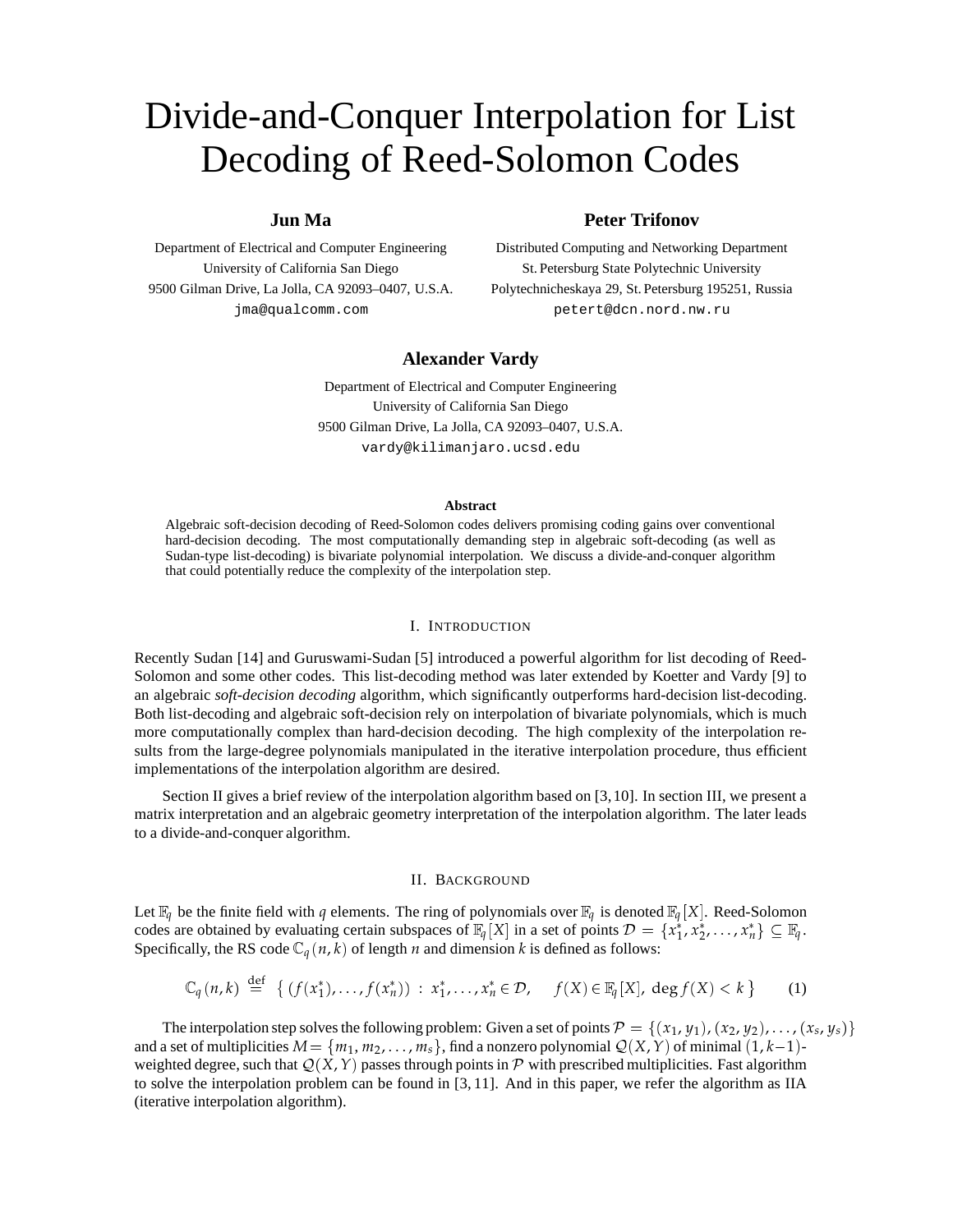**The Iterative Interpolation Algorithm**

 **Initialization:**  $\mathcal{Q}_v(X, Y) = \sum_{t=0}^l q_{v,t}(X)Y^t$ , for  $0 \le v \le r$ . **Iteration:** Input:  $\{(x_i, y_i, m_{x_i, y_i}) : (x_i, y_i) \in \mathcal{P}\}\$  $-$  For each triple  $(x_i, y_i, m_{x_i, y_i}),$  $O_v = \deg_{1,k-1}^{1} Q_v(X,Y)$ , for  $0 \le v \le r$ . for  $a = 0$  to  $m_{x_i, y_i} - 1$ for  $b = 0$  to  $m_{x_i, y_i} - 1 - a$ **Discrepancy Computation:** for  $v = 0$  to  $r = r$  $d_v^{(a,b)} = \mathbf{coef}\big(\mathcal{Q}_v(X+x_i, Y+y_i), X^aY^b\big)$ end **Polynomial Update:** if there exist  $\eta = \argmin_{0 \leq v \leq r}$  $d_v^{(a,b)} \neq 0$  $\{O_v\}$ for  $v = 0$  to  $r = 0$ if  $v \neq \eta$  and  $d_v^{(a,b)} \neq 0$  $\mathcal{Q}_v(X, Y) := \mathcal{Q}_v(X, Y) + \frac{d_v^{(a,b)}}{f^{(a,b)}}$  $\frac{d\psi}{d\eta^{(a,b)}}\mathcal{Q}_{\eta}(X,Y)$ end end  $\mathcal{Q}_{\eta}(X, Y) := \mathcal{Q}_{\eta}(X, Y)(X - x_i)$ , and  $O_{\eta} := O_{\eta} + 1$ end end end

• **Result:**  $Q(X, Y) = \{Q_{\eta}(X, Y)\}\$ , where  $\eta = \operatorname{argmin}_{0 \leq \nu \leq r}\{O_{\nu}\}\$ . So that

$$
Q(X,Y) = \sum_{t=0}^{r} q_t(X)Y^t
$$

The complexity of the algorithm can be estimated as  $O(rC^2)$ , where *r* is the largest *Y*-degree of the polynomials involved in the iterative interpolation algroithm and  $C \stackrel{\text{def}}{=} \sum_{i=1}^{s} \binom{m_i+1}{2}$  is the total interpolation cost for a prescribed multiplicity set *M*.

## III. THE DIVIDE-AND-CONQUER APPROACH

The complexity of the IIA is proportional to the number of polynomials being updated in the IIA and to 2nd power of the total cost of interpolation points. Thus one may expect to reduce the complexity if the original interpolation problem is split into a number of smaller ones. The following subsections describe an approach which is based on splitting the original set of interpolation points into a number of subsets, independent computation of their interpolation polynomials and their unionization.

## *A. Matrix interpretation of the interpolation algorithm*

**Lemma 1.** Let  $Q_i(X, Y)$ ,  $j = 0, ..., r$  be a set of polynomials, produced by the IIA after processing the set  $P$ *of interpolation points with corresponding multiplicities M. Then all polynomials*  $\mathcal{Q}(X,Y)$  *: w* $\deg_{(0,1)}\mathcal{Q}(X,Y)\leqslant$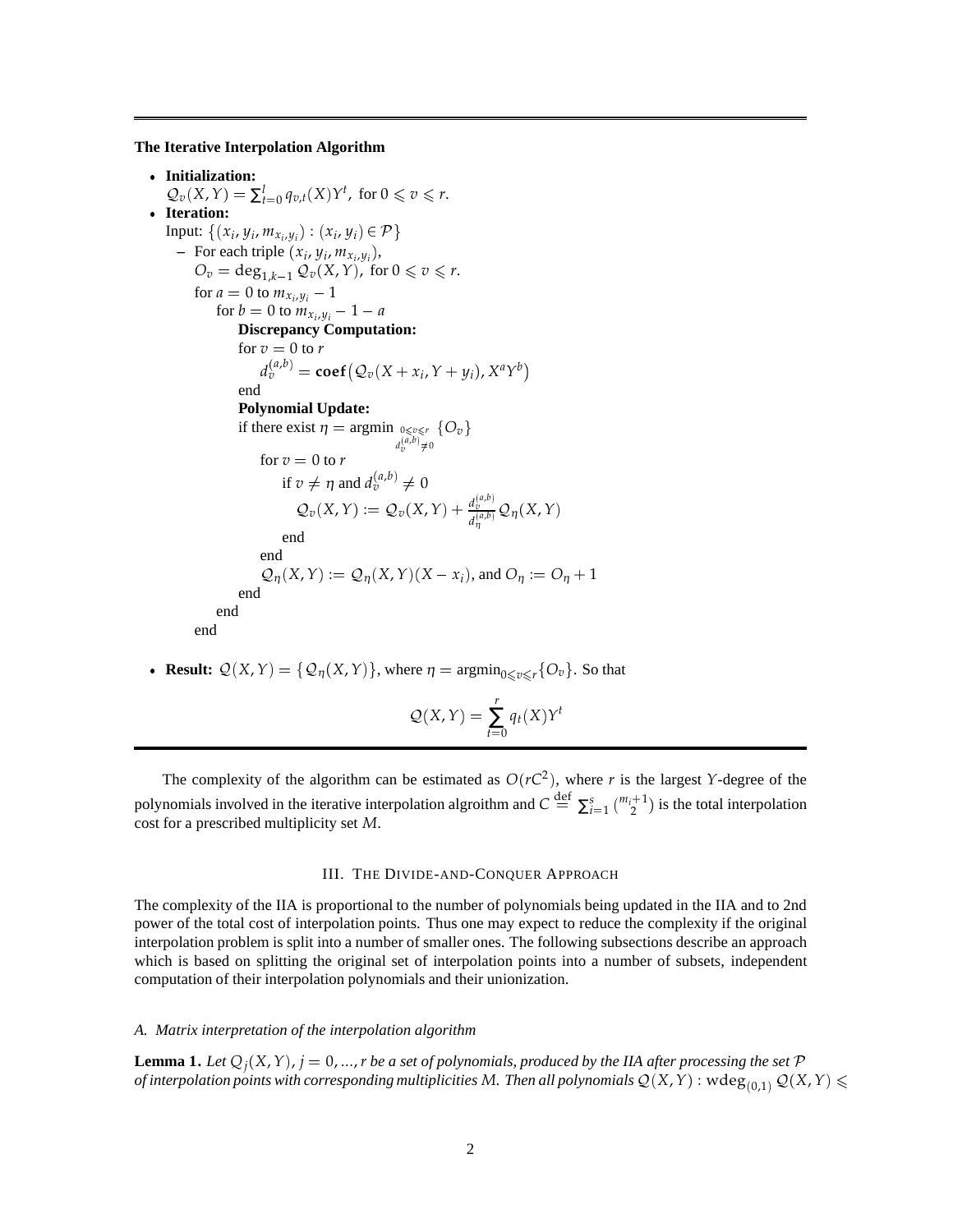*r pass through points in* <sup>P</sup> *with corresponding multiplicities M can be represented as*

$$
Q(X,Y) = \sum_{j=0}^{r} p_j(X) Q_j(X,Y)
$$

*Proof.* Let  $\mathcal{Q}(X, Y)$  : wdeg<sub>(0,1)</sub>  $\mathcal{Q}(X, Y) \le r$  be a polynomial having points from P as roots of corresponding multiplicities from *M*. The following procedure is very similar both to the multivariate polynomial division [2] and matrix polynomial division algorithms [4, 8].

- 1) Order  $Q(X, Y)$  terms accordingly to  $\deg_{1,k-1}$  and let  $R(X, Y) = 0$ ,  $p_j(X) = 0$ .
- 2) Let LT  $\mathcal{Q}(X, Y) = \alpha x^a y^b$  and LT  $\mathcal{Q}_b(X, Y) = x^c y^b$ . (Note that the IIA guarantees that LT  $\mathcal{Q}_b(X, Y) =$ *X<sup>c</sup>Y*<sup>*b*</sup> throughout the whole iterative procedure.) If  $a \ge c$ , then  $p_b(X) := p_b(X) + \alpha x^{a-c}$ ,  $Q(X, Y) :=$  $Q(X,Y) - \alpha x^{a-c} Q_b(X,Y)$ . Otherwise,  $R(X,Y) := R(X,Y) + LT Q(X,Y)$ ,  $Q(X,Y) := Q(X,Y) - Q(X,Y)$ LT  $Q(X, Y)$ .
- 3) Repeat step 2 until  $Q(X, Y) = 0$ .

Clearly, this procedure would lead to  $Q(X, Y) = \sum_j p_j(X)Q_j(X, Y) + R(X, Y)$ . Since all  $Q_j(X, Y)$  have points from  $P$  as roots of corresponding multiplicities  $M$ , these points will be roots of the same multiplicity of  $R(X, Y)$ . Thus we have obtained a polynomial with degree  $j = w \text{deg}_{(0,1)} R(X, Y) \leq r$  in *y*, having roots of multiplicities in *M* at all points of P such that  $\deg_{1,k-1} R(X,Y) < \deg_{1,k-1} Q_j(X,Y)$ , which contradicts to the property of  $Q_i(X, Y)$  minimality (see [10] for proof). Thus  $R(X, Y) = 0$ . This lemma proves that the  $Q_i(X, Y)$  polynomials form a basis of a polynomial module and any polynomial  $Q(X, Y)$  as described in Lemma 1 may be represented as algorithm is

$$
Q(X,Y) = \qquad \qquad \mathcal{Y}Q(X)P(X) =
$$
\n
$$
(1 \quad y \quad \dots \quad y^r) \begin{pmatrix} q_{00}(X) & q_{01}(X) & \dots & q_{0r}(X) \\ q_{10}(X) & q_{11}(X) & \dots & q_{1r}(X) \\ q_{r0}(X) & q_{r1}(X) & \dots & q_{rr}(X) \end{pmatrix} \begin{pmatrix} p_0(X) \\ p_1(X) \\ \dots \\ p_r(X) \end{pmatrix}
$$
\n
$$
(2)
$$

Then each step of the IIA may be represented as multiplication of matrix polynopmial  $Q(X)$  obtained during previous steps by matrix

$$
\begin{pmatrix}\n1 & 0 & \dots & 0 & \dots & 0 \\
0 & 1 & \dots & 0 & \dots & 0 \\
\vdots & \vdots & \ddots & \vdots & \vdots \\
-\frac{\Delta_0}{\Delta_{j_0}} & -\frac{\Delta_1}{\Delta_{j_0}} & \dots & (x - x_i) & \dots & -\frac{\Delta_r}{\Delta_{j_0}} \\
\vdots & \vdots & \vdots & \vdots & \vdots \\
0 & 0 & \dots & 0 & \dots & 1\n\end{pmatrix}.
$$
\n(3)

Note that the determinant of this matrix equals to  $\delta(x - x_i)$ ,  $\delta \in GF(q) \setminus \{0\}$ , which implies that for each extension of the original field  $GF(q)$  it is singular only for  $x = x_i$ . Thus IIA may be considered as a process of sequential construction of a matrix polynomial  $Q(X)$  whose columns form a basis of a polynomial module.

It can be easily proved that application of the IIA with different order of interpolation points leads to equivalent results. Let us assume that  $\{Q_j^{(1)}(X,Y)\}\$  and  $\{Q_j^{(2)}(X,Y)\}\$  are interpolation polynomials obtained for the sets  $P_1, P_2: P_1 \cap P_2 = \emptyset$  of interpolation points with associated multiplicities M1 and M2, respectively. Then application of IIA to the set of points  $P = P_1 \cup P_2$ , with multiplicity set  $M = M1 \cup M2$ would lead to polynomials  $\{Q_i(X, Y)\}\)$  such that

$$
Q(X) = Q^{(1)}(X)P_1(X) = Q^{(2)}(X)P_2(X),
$$
\n(4)

where  $Q(X)$ ,  $Q^{(s)}(X)$  are matrix polynomials obtained from  $Q_j(X, Y)$  and  $Q_j^{(i)}(X, Y)$ ,  $i = 1, 2$  respectively, while  $P_i(X)$  are equal to products of matrices (3) and some unimodular matrices (i.e. matrices with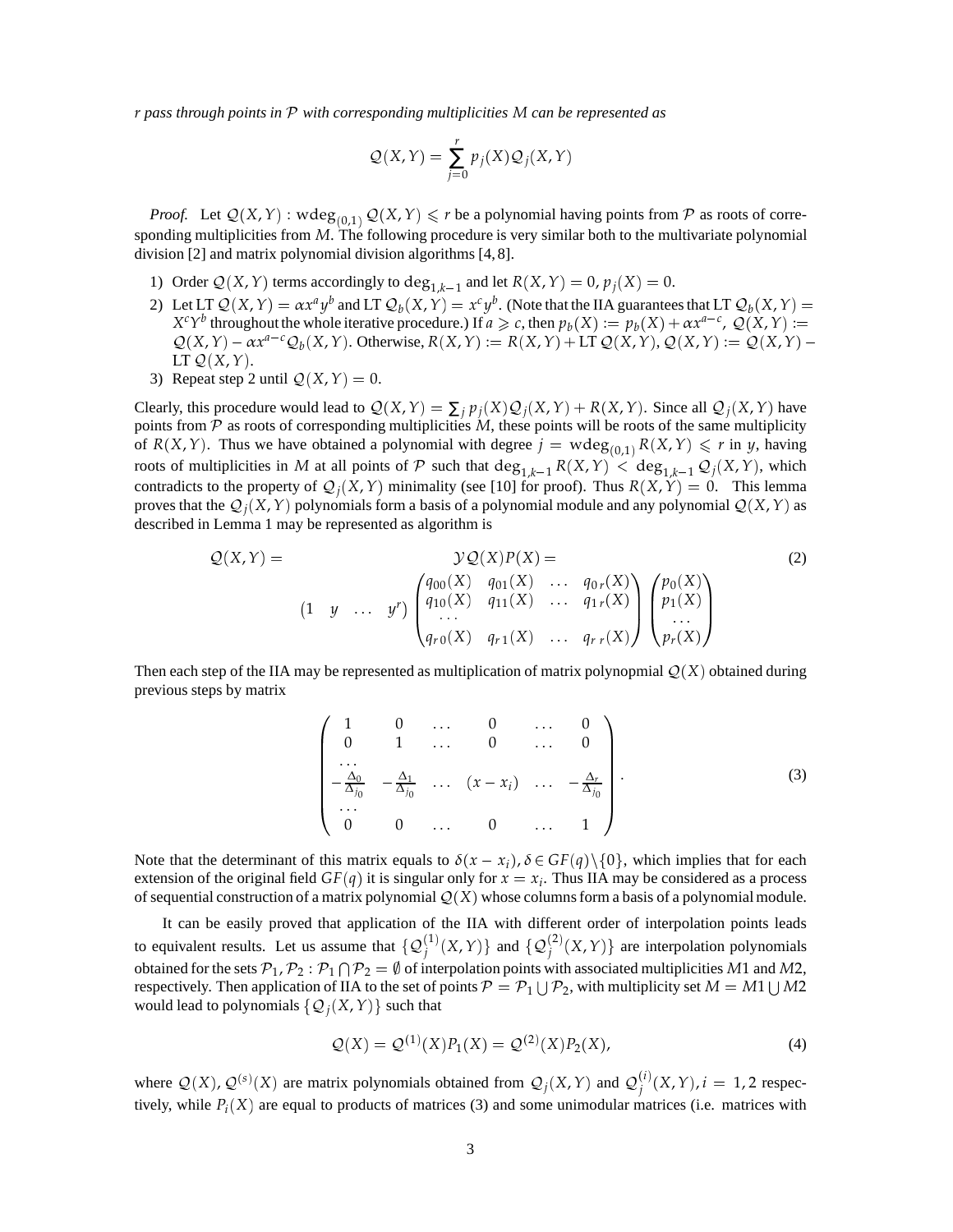determinants in  $GF(q)\$  of linear transformations required to obtain an equation. Thus the problem of "merging" two sets of interpolation polynomials may be considered as finding a *least common right multiple* of the respective matrix polynomials. Unfortunately, even the most recent algorithms for performing this task (e.g. [1]) appear to be too computationally expensive.

#### *B. Algebraic-geometric interpretation of the interpolation algorithm*

As it can be seen from (4), the divide-and-conquer interpolation method may be considered as intersection of two modules. However, these modules posess certain additional properties which may be used to simplify computations:

- 1) It is possible to introduce the multiplication operation for two module elements. However, its result belongs to a module of higher dimension.
- 2) The module may be considered as a subset of bivariate polynomial ideal.

Thus one can perform intersection operation in an ideal which is a superset of a module, and then convert its result back into the module. Actually we have the following lemma.

**Lemma 2.** Let  $\mathcal{Q}_j(X, Y)$ ,  $j = 0, ..., r$  be a set of polynomials, produced by the IIA after processing the set P *of interpolation points with corresponding multiplicities M. If*  $LTQ_r(X,Y) = Y^r$ *, then*  $\langle Q_0(X,Y),...,Q_r(X,Y)\rangle$ *is a basis (actually a Groebner basis) for ideal of polynomials*  $Q(X, Y)$  *that pass through points in*  $P$  *with corresponding multiplicities M.*

*Proof.* Similar to the proof of Lemma 1, thus omitted here.

It is possible to generalize the definition of affine variety to accommodate the case of roots with high multiplicity. Then the IIA may be considered as a process of adding interpolation points to an affine variety defined by the ideal of interpolation polynomials. Thus the operation of module intersection may be replaced with intersection of two ideals. But again, the ideal intersection algorithm [2] appears to be too complex. However, in some cases computation of ideal intersection may be replaced with computation of their product. Let  $\mathcal{I} \subseteq \mathcal{R}$  be a polynomial ideal. Then the quotient ring  $\mathcal{R}/\mathcal{I}$  is isomorphic to the  $\mathbb{F}_q$ -vector space spanned by the set

$$
\Big\{X^aY^b\ :\ X^aY^b\not\in \langle\mathrm{LT}(\mathcal{I})\rangle\Big\}
$$

where  $\langle LT(\mathcal{I})\rangle$  denotes the ideal generated by the leading terms of the elements of  $\mathcal{I}$ . This is Proposition 4 of [2, p. 229]. We let dim<sub>F<sub>*g</sub>*,  $\mathcal{R}/\mathcal{I}$  denote the dimension of this vector space. The footprint  $\Delta(\mathcal{I})$  of  $\mathcal{I}$ , also</sub></sub> called the *deltaset* of  $I$ , can be defined as the set of all monomials in  $R$  that are *not* the leading monomials of elements of *I*. It is known [7] that dim<sub>F*q*</sub>  $\mathcal{R}/\mathcal{I} = |\Delta(\mathcal{I})|$ , provided  $\Delta(\mathcal{I})$  is finite. However, we will not need this result.

**Theorem 1.** Let  $\mathcal{P} = \{(x_1, y_1), (x_2, y_2), \ldots, (x_s, y_s)\}$  be a set of *s* distinct points in  $\mathbb{F}_q^2$  and let  $M =$  $(m_1, m_2, \ldots, m_s)$  be a sequence of positive integers, called the multiplicities of the points in  $\mathcal{P}$ . Consider the ideal

$$
\mathcal{I} \stackrel{\text{def}}{=} \left\{ \mathcal{Q}(X, Y) \in \mathcal{R} \, : \, \text{coef} \left\{ \mathcal{Q}(X + x_i, Y + y_i), X^a Y^b \right\} = 0 \, \text{ for } a + b < m_i \right\} \tag{5}
$$

Following [9], define the cost of *M* as  $C(M) = \frac{1}{2} \sum_{i=1}^{s} m_i (m_i + 1)$ . Then  $|\Delta(\mathcal{I})| = C(M)$ . That is, the dimension of  $\mathcal{R}/\mathcal{I}$  as a vector space over  $\mathbb{F}_q$  is equal to the cost of M.

*Proof.* Let  $\mathcal{C}(M) = n$ . We will construct a bijection between the quotient ring  $\mathcal{R}/\mathcal{I}$  and an *n*dimensional vector space over  $\mathbb{F}_q$ . To this end, let us introduce a map  $\Phi:\mathcal{R}\to\mathbb{F}_q^n$ , defined as follows

$$
\Phi(Q) \stackrel{\text{def}}{=} (c_{0,0;1}(Q), c_{1,0;1}(Q), \ldots, c_{0,m_1;1}(Q), \ldots, c_{0,0;s}(Q), c_{1,0;s}(Q), \ldots, c_{0,m_s;s}(Q))
$$

where  $c_{a,b;i}(Q) \stackrel{\text{def}}{=} \text{coef}\{Q(X+x_i, Y+y_i), X^aY^b\}$  for all nonnegative integers a, b such that  $a+b <$  $m_i$  and for all  $i = 1, 2, ..., s$ . Thus  $\Phi(Q)$  is precisely the set of coefficients in (5), arranged in a fixed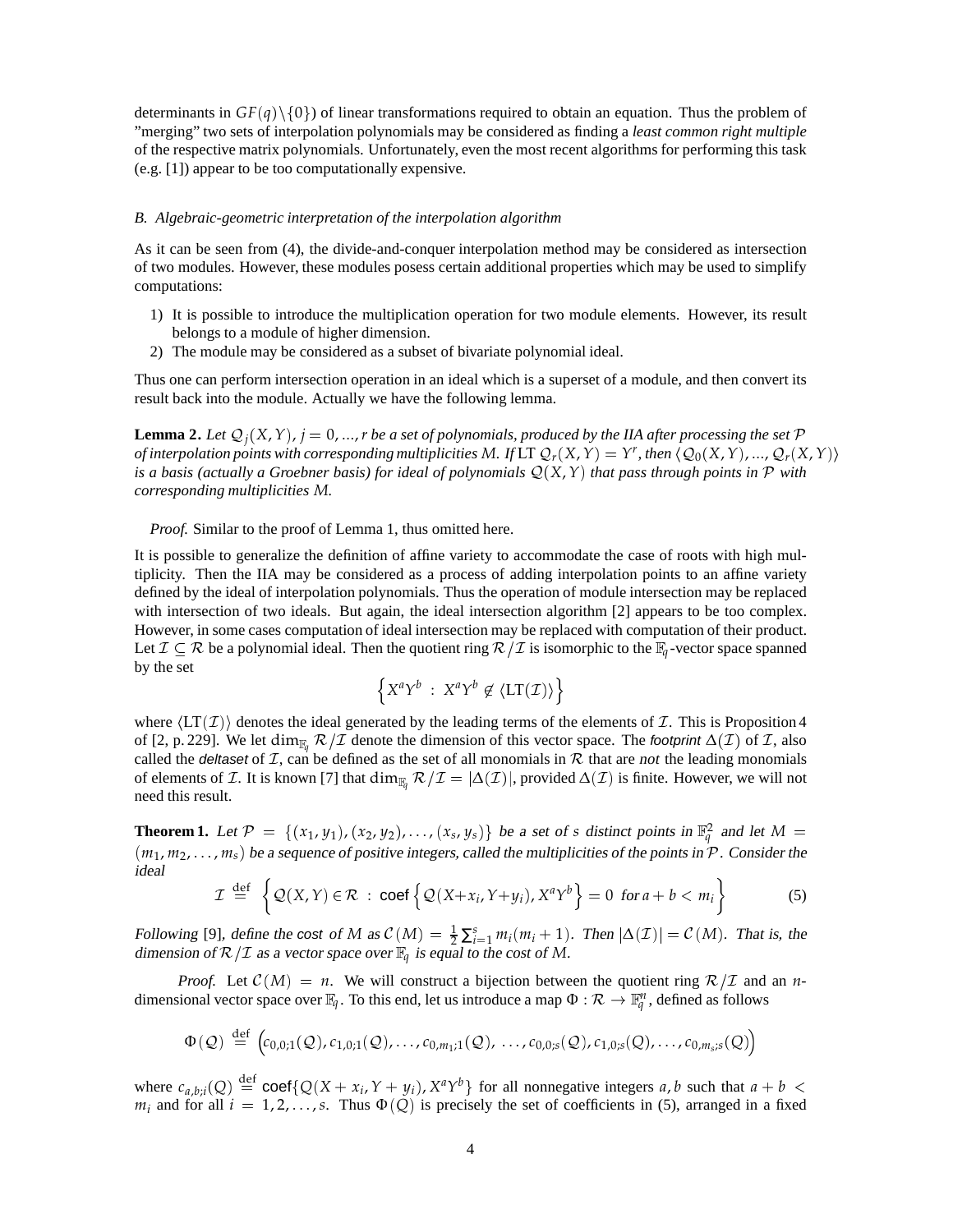order. Specifically,  $c_{a',b',j}(Q)$  precedes  $c_{a,b;i}(Q)$  in the *n*-dimensional vector  $\Phi(Q)$  iff  $j < i$  or  $j = i$  and  $(a', b') \prec (a, b)$ , where  $\prec$  is the graded lex order on  $\mathbb{N}^2$  (actually, any graded order on  $\mathbb{N}^2$  would suffice for our purposes). Now let us define the following polynomials:

$$
G_{a,b;i}(X,Y) \stackrel{\text{def}}{=} (X-x_i)^a (Y-y_i)^b \prod_{x_r \neq x_i} (X-x_r)^{m_i} (Y-y_r)^{m_i} \prod_{\substack{x_r=x_i \\ y_r \neq y_i}} (Y-y_r)^{m_i}
$$
(6)

for all nonnegative integers  $a, b$  such that  $a + b < m_i$  and for all  $i = 1, 2, \ldots, s$ . By definition, these polynomials satisfy  $c_{a,b;i}(G_{a,b;i}) \neq 0$ . Moreover,  $c_{a',b';j}(G_{a,b;i}) = 0$  if  $j \neq i$  or if  $j = i$  and either  $a > a'$  or  $b > b'$  — in particular, if  $(a', b') \prec (a, b)$ . Let us arrange the *n* polynomials  $G_{a,b;i}$  in (6) in the same order as the *n* coefficients  $c_{a,b;i}(Q)$  in the vector  $\Phi(Q)$ , and consider the  $n \times n$  matrix *A* having  $\Phi(G_{a,b;i})$  as its rows. It follows from the properties of the polynomials  $G_{a,b,i}$  that the matrix *A* is upper triangular. Hence its rows constitute a basis for  $\mathbb{F}_q^n$ . This implies that for each vector  $v \in \mathbb{F}_q^n$ , we can construct a polynomial  $Q(X, Y) \in \mathcal{R}$  such that  $\Phi(Q) = v$ . Indeed, if *v* is expressed as a linear combination of the rows of *A*, then  $Q(X, Y)$  is just the corresponding linear combination of the polynomials  $G_{a,b;i}$  in (6). This shows that the mapping  $\Phi$  is surjective.

Now consider the mapping  $\Psi : \mathcal{R}/\mathcal{I} \to \mathbb{F}_q^n$  defined by  $\Psi([\mathcal{Q}]) = \Phi(\mathcal{Q})$ , where  $[\mathcal{Q}]$  is the equivalence class of *Q* in  $\mathcal{R}/\mathcal{I}$ . It follows from [2, Chapter 5] that the mapping  $\Psi$  is well-defined. Moreover, since  $\Phi$  is surjective, then so is  $\Psi$ . The mapping  $\Psi$ , on the other hand, is also injective. Indeed, if  $\Psi([\mathcal{Q}]) = \Phi(\mathcal{Q}) = 0$ in  $\mathbb{F}_q^n$ , then  $Q \in \mathcal{I}$  by (5) and the definition of  $\Phi(Q)$ . Hence  $\Psi([Q]) = 0$  if and only if  $[Q] = [0] = \mathcal{I}$ . Together with the linearity of  $\Psi$ , this shows that  $\Psi$  is an injection, as claimed. We thus conclude that  $\Psi$  is a bijection from  $\mathcal{R}/\mathcal{I}$  to  $\mathbb{F}_q^n$ . Hence  $\dim_{\mathbb{F}_q} \mathcal{R}/\mathcal{I} = n$ .

**Remark.** The mapping  $\Psi$  constructed in the proof above is, in fact, a vector space isomorphism between  $\mathcal{R}/\mathcal{I}$  and  $\mathbb{F}_q^n$ . Thus  $\mathcal{R}/\mathcal{I} \simeq \mathbb{F}_q^n$ , for  $n = \mathcal{C}(M)$ .

**Corollary 2.** The affine variety  $V(\mathcal{I})$  defined by the ideal  $\mathcal{I}$  in (5) is equal to  $\mathcal{P}$ .

*Proof.* Clearly  $P \subseteq V(\mathcal{I})$  by definition. Assume to the contrary that there exists a point P such that  $P \in V(\mathcal{I})$  but  $P \notin \mathcal{P}$ . Let  $\mathcal{P}' = \mathcal{P} \cup P$ , let  $M' = (m_1, m_2, \ldots, m_s, 1)$ , and let  $\mathcal{I}'$  be the ideal defined as in (5) in terms of  $\mathcal{P}'$  and M'. Then the fact that  $P \in V(\mathcal{I})$  implies that  $\mathcal{I}' = \mathcal{I}$ . However, this contradicts Theorem 1, since  $C(M') \neq C(M)$ .

**Theorem 3.** Let  $\mathcal{I}(\mathcal{P}, M)$  denote the ideal defined in (5) with respect to the point set  $\mathcal{P}$  and multiplicity vector *M*. Suppose  $P_1$ ,  $M_1$  and  $P_2$ ,  $M_2$  are such that  $P_1 \cap P_2 = \emptyset$ . Then

$$
\mathcal{I}(\mathcal{P}_1, M_1) \cap \mathcal{I}(\mathcal{P}_2, M_2) = \mathcal{I}(\mathcal{P}_1, M_1) \cdot \mathcal{I}(\mathcal{P}_2, M_2) \tag{7}
$$

*Proof.* Let  $\mathcal{I}_1 = \mathcal{I}(\mathcal{P}_1, M_1)$  and  $\mathcal{I}_2 = \mathcal{I}(\mathcal{P}_2, M_2)$ . Then  $\mathbf{V}(\mathcal{I}_1) = \mathcal{P}_1$  and  $\mathbf{V}(\mathcal{I}_2) = \mathcal{P}_2$  by Corollary 2. It follows that

$$
\mathbf{V}(\mathcal{I}_1 + \mathcal{I}_2) = \mathbf{V}(\mathcal{I}_1) \cap \mathbf{V}(\mathcal{I}_2) = \mathcal{P}_1 \cap \mathcal{P}_2 = \varnothing
$$

Hence, by the weak Nullstellensatz [2, p. 168], we have  $\mathcal{I}_1 + \mathcal{I}_2 = \bar{F}[X, Y]$ , where  $\bar{F}$  is the algebraic closure of  $\mathbb{F}_q$ . Thus  $\mathcal{I}_1$  and  $\mathcal{I}_2$  are co-prime, which implies (7) by the Chineese remainder theorem for polynomials.

Accordingly to the Chinese remainder theorem for ideals, the intersection of two coprime ideals equals to their product. Thus one can perform interpolation as follows: apply IIA to the disjoint sets  $V_1$  and  $V_2$  of interpolation points obtaining basis polynomials  $Q_1 = \{Q_i^{(1)}\}$  $j^{(1)}(X,Y) > j = 0..r$ } and  $Q_2 = \{Q_j^{(2)}\}$  $j^{(2)}(X,Y)$ ,  $j =$  $0..r$ . compute their pairwise product (i.e. basis of the ideal product) and apply an elimination algorithm to reduce  $\rho^2$  polynomials to  $2\rho - 1$  ones forming a basis of the module. Note, that this procedure increases the number of basis polynomials. Of course, it may be applied recursively.